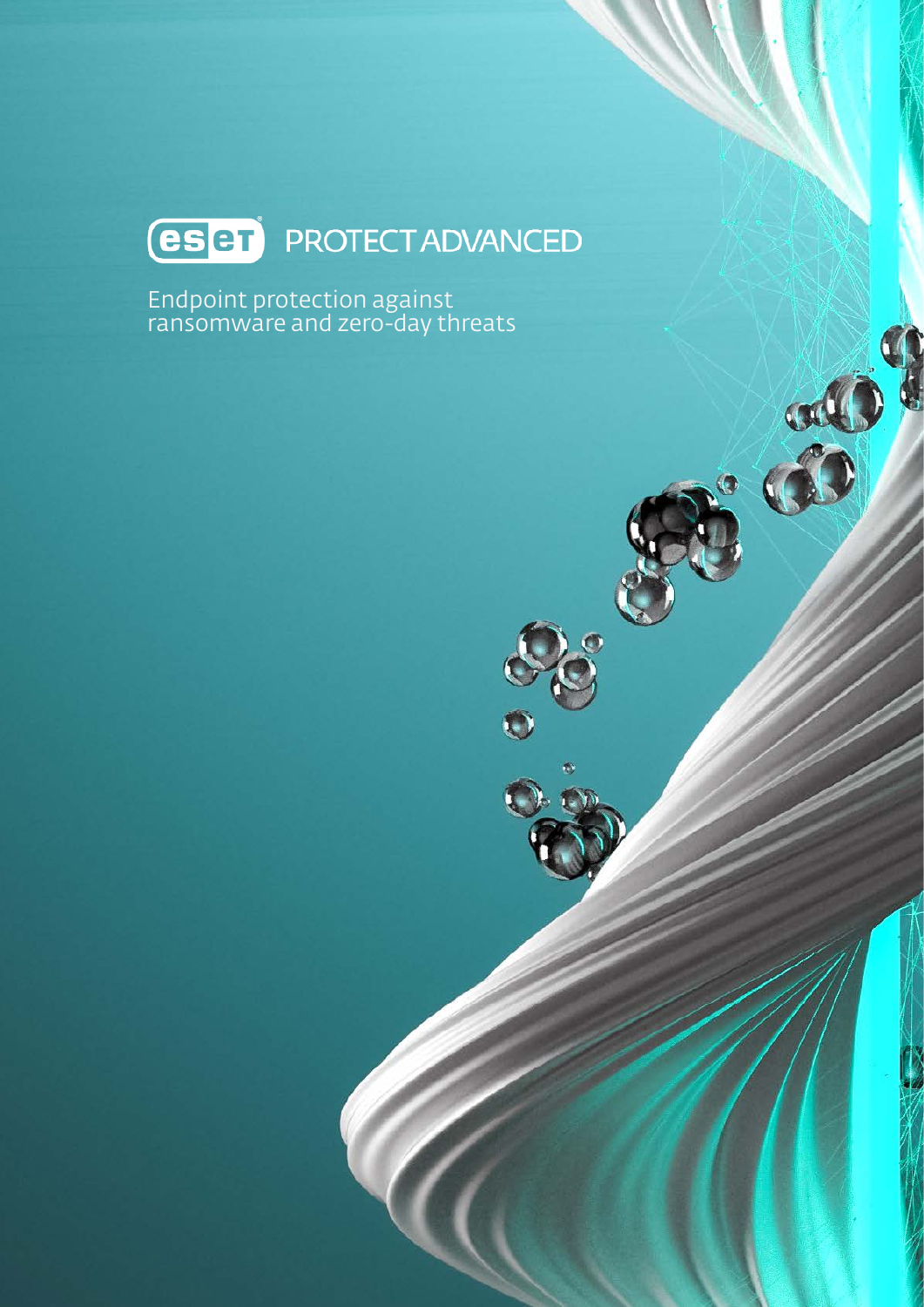### **(eser) PROTECT ADVANCED**

- Cloud-based Console
- Endpoint Protection Platform
- Cloud Sandbox

ொ.

• Full Disk Encryption

Protect your company computers, laptops and mobile devices with security products all managed via a cloud-based management console. The solution includes cloud sandboxing technology, preventing zero-day threats, and full disk encryption capability for enhanced data protection.

- Improved protection against ransomware and zero-day threats via cloud-based sandboxing technology.
- Helps comply with data regulation thanks to full disk encryption capabilities on Windows and macOS.
- Easily accessible ESET PROTECT console improves TCO of security management.
- Single-pane-of-glass remote management for visibility to threats, users and quarantined items.
- Company endpoints and mobiles are protected via advanced multilayered technology, including file server security, now with secure banking protection.

Digital security on a tight budget? ESET PROTECT Advanced On-Prem is available with onsite deployment of the security management console.



*All ESET endpoint solutions are managed from a single-pane-of-glass cloud console, ESET PROTECT, ensuring a complete overview of your network.*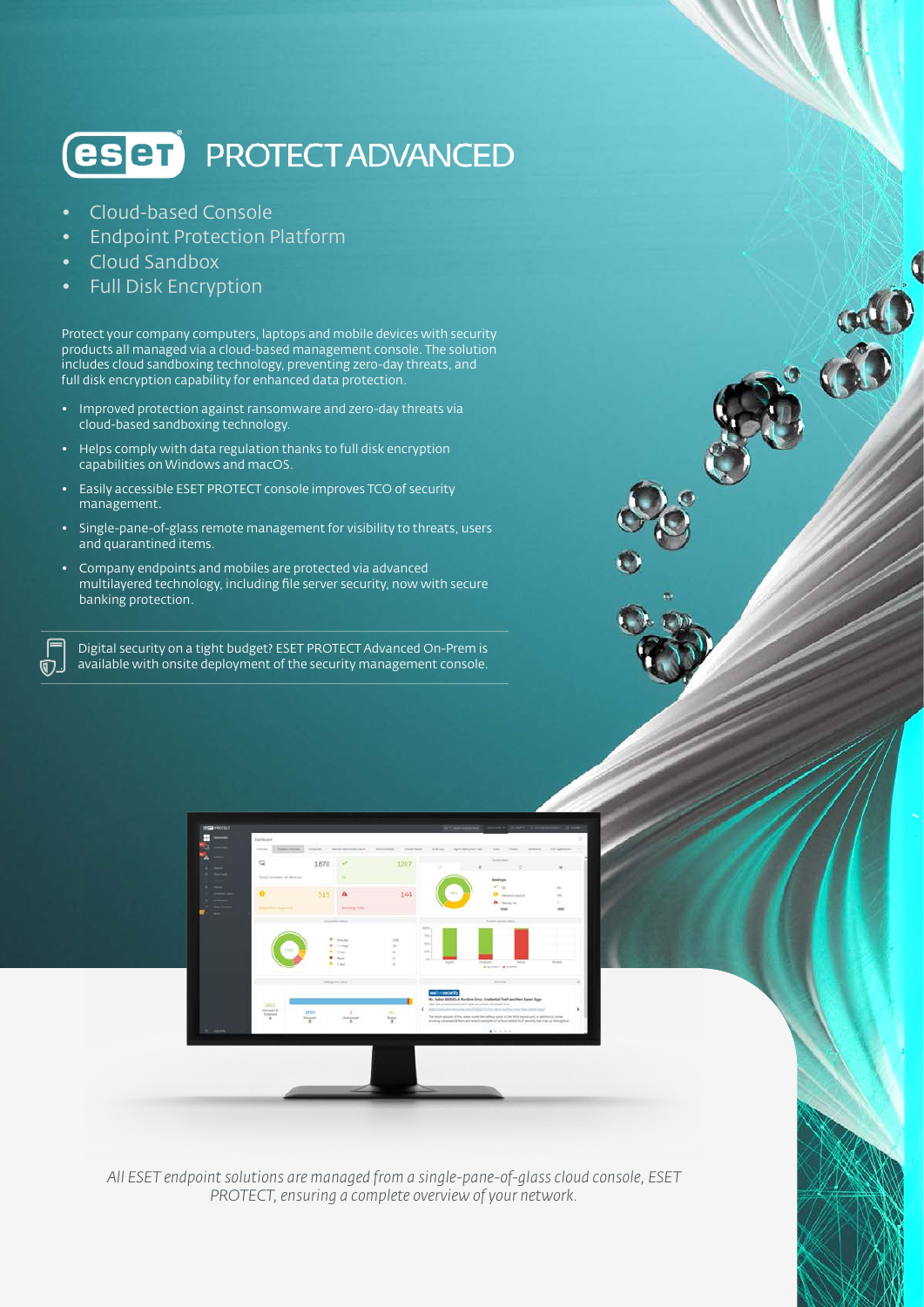

#### IMPROVED RANSOMWARE PROTECTION AND ZERO-DAY ATTACKS SOLUTION WITH CLOUD **SANDBOXING**

**ESET Dynamic Threat Defense** provides proactive protection against zero-day threats, by executing all submitted suspicious samples in an isolated and powerful cloud sandbox environment, in order to evaluate their behavior using threat intelligence feeds, ESET's multiple internal tools for static and dynamic analysis, and reputation data.

- Behavior-based Detection
- Machine Learning
- Zero-day Threats Detection

#### MULTILAYERED ENDPOINT PROTECTION TECHNOLOGY

**ESET Endpoint Security** provides multiple layers of protection and can detect malware before, during, and after execution. Machine learning, advanced behavioral analytics, big data and human expertise work in dynamic equilibrium to balance performance, detection and false positives.

- Protect against ransomware
- Block targeted attacks
- Prevent data breaches
- Stop fileless attacks
- Detect advanced persistent threats

#### POWERFUL ENCRYPTION MANAGED NATIVELY BY ESET PROTECT

**ESET Full Disk Encryption** is a feature native to the ESET PROTECT management console. It allows one-click deployment and encryption of data on connected Windows and Mac endpoints.

ESET Full Disk Encryption significantly increases your organization's data security and helps you comply with data protection regulations.

- Manage encryption on Windows and macOS machines
- Encrypt system disks, partitions or entire drives
- Deploy, activate and encrypt devices in a single action

#### CLOUD-BASED REMOTE MANAGEMENT **CONSOLE**

**ESET PROTECT** is a cloud-based, multifunctional remote network security management tool for ESET business security products across all operating systems. It enables one-click security deployment and gives you network visibility without the need to buy or maintain additional hardware, reducing the total cost of ownership.

- Setup and deployment within minutes
- No need for additional hardware or software
- Single point of network security management
- Accessible safely via web browser from anywhere